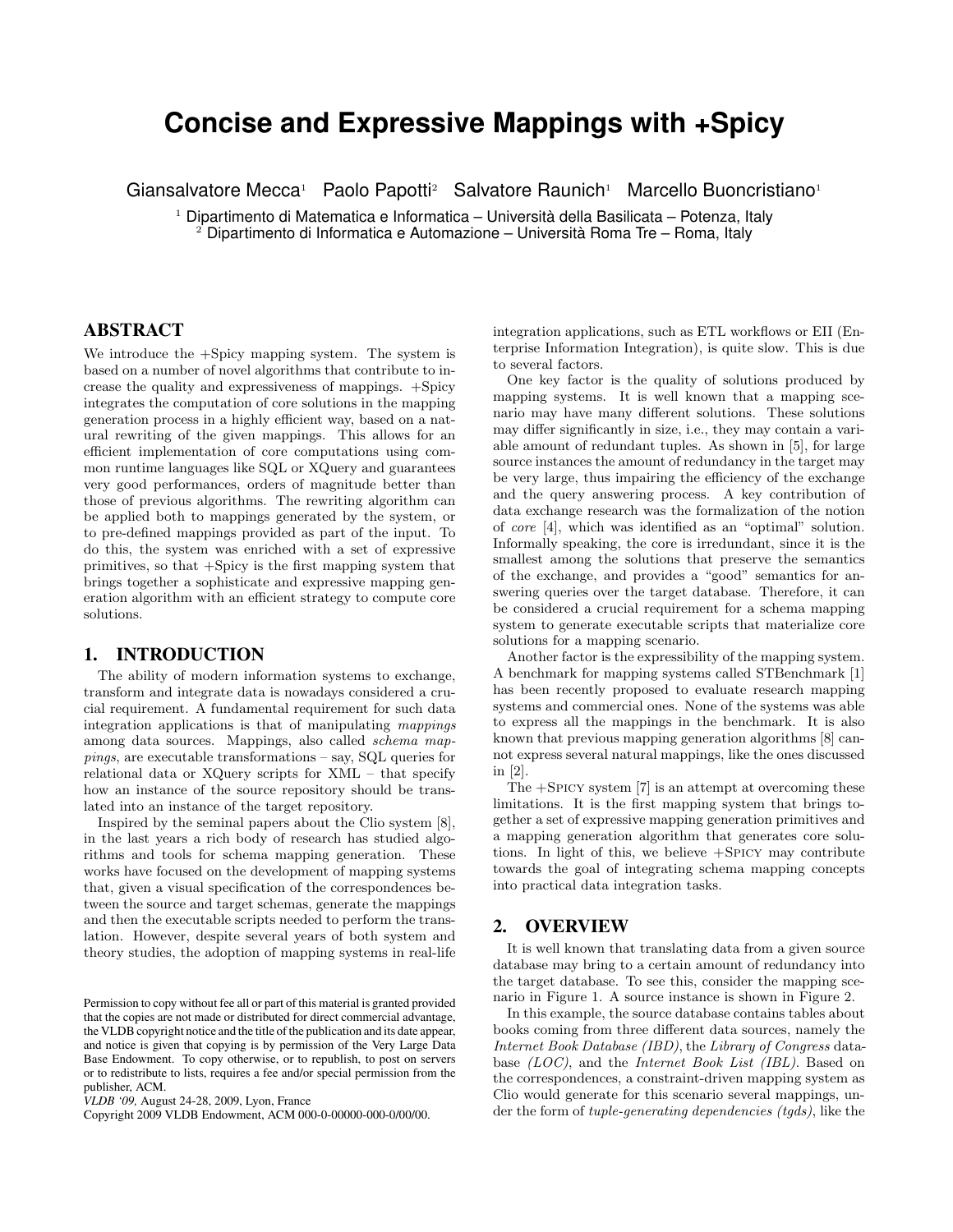ones below.



Figure 1: Mapping Bibliographic References

 $m_1$ . ∀t: *IBDBook*(t)  $\rightarrow \exists N: Book(t, N)$  $m_2$ . ∀t,  $p: LOC(t, p)$  → ∃I: Book(t, I) ∧ Publisher(I, p)  $m_3$ .  $\forall t, id$ : IBLBook $(t, id) \rightarrow Book(t, id)$  $m_4$ .  $\forall id, p: IBLPublisher(id, p) \rightarrow Publisher(id, p)$ 

It can be seen how each source has a slightly different organization wrt the others. In particular, the IDB source contains data about book titles only; mapping  $m_1$  copies titles to the Book table in the target. The LOC source contains book titles and publisher names in a single table; these are copied to the target tables by mapping  $m_2$ , which also "invents" a value to correlate the key and the foreign key. Finally, the IBL source contains data about books and their publishers in separate tables; these data are copied to the target by mappings  $m_3, m_4$ ; note that in this case we don't need to invent any values. These expressions materialize the target





instance in Figure 2, called a canonical universal instance. While this instance satisfies the tgds, still it contains many redundant tuples, those with a gray background. Consider for example the tuple  $t_1 =$  (The Hobbit, null); it can be seen that the tuple is redundant since the target contains another tuple  $t_2 =$  (The Hobbit, 245) for the same book, which in addition to the title also gives information about the publisher. The fact that  $t_1$  is redundant with respect to  $t_2$  can be formalized by saying that there is an *homomor*phism from  $t_1$  to  $t_2$ . A homomorphism, in this context, is a mapping of values that transforms  $t_1$  into  $t_2$ . A similar argument holds for the tuple (The Lord of the Rings, null), and for tuples (The Catcher in the Rye, I2) and (I2, LB Books), where  $I2$  is the value invented by executing tgd  $m_2$ . The presence of such homomorphisms means that the solution in Figure 2 has an endomorphism, i.e., a homomorphism into a sub-instance – the one obtained by removing all redundant tuples.

The fact that tgds produced by a schema mapping algorithm may generate redundancy in the target is well known and has motivated several practical proposals (e.g. [5]) towards the goal of removing such redundant data. Unfortunately, these proposals are applicable only in some cases and do not represent a general solution to the problem. In [4] the notion of core solutions has been introduced as a "more desirable" solution than the one in Figure 2. The core is the smallest among the solutions for a given source instance that has homomorphisms into all other solutions. The core of the solution in Figure 2 is in fact the portion of the target tables with a white background.

A possible approach to the generation of the core for a relational data exchange problem is to generate the canonical solution, and then to apply a post-processing algorithm for core identification. Several polynomial algorithms have been identified to this end [4, 6]. These algorithms provide a very general solution to the problem of computing core solutions for a data exchange setting. Also, an implementation of the core-computation algorithm in [6] has been developed [9], thus making a significant step towards the goal of integrating core computations in schema mapping systems. However, experience with these algorithms shows that, although polynomial, they require very high computing times since they look for all possible endomorphisms among tuples in the canonical solution. As a consequence, they hardly scale to large mapping scenarios. Our goal is to introduce a core computation algorithm that lends itself to a more efficient implementation as an executable script and that scales well to large databases. To this end, in the following sections we introduce two key ideas: the notion of homomorphism among formulas and the use of negation to rewrite tgds.

Formula Homomorphisms and Rewriting*.* The first intuition is that it is possible to analyze the set of formulas in order to recognize when two tgds may generate redundant tuples in the target. This happens when it is possible to find a homomorphism between the right-hand sides of the two tgds. Consider tgds  $m_1$  and  $m_3$  above; it can be seen that the conclusion  $Book(t, N)$  of  $m_1$  can be mapped into the conclusion  $Book(t, id)$  of  $m_3$  by the following mapping of variables:  $t \to t$ ,  $N \to id$ ; in this case, we say that  $m_3$ subsumes  $m_1$ . This gives us a nice necessary condition to intercept possible redundancy (i.e., possible endomorphisms among tuples in the canonical solution). Note that the condition is merely a necessary one, since the actual generation of endomorphisms among facts depends on values coming from the source. Note also that we are checking for the presence of homomorphisms among formulas, i.e., conclusions of tgds, and not among instance tuples; since the number of tgds is typically much smaller than the size of an instance, this task can be carried out very quickly.

Based on these ideas, in our example we find all possible homomorphisms among tgd conclusions; more specifically, we look for variable mappings that transform atoms in the conclusion of one tgd into atoms belonging to the conclusions of other tgds, with the constraint that universal variables are mapped to universal variables. There are three homomorphisms of this form:  $(i)$  from the right hand side of  $m_1$  to the rhs of  $m_3$ , as discussed above; *(ii)* from the rhs of  $m_1$  to the rhs of  $m_2$  by the following mapping:  $t \to t$ ,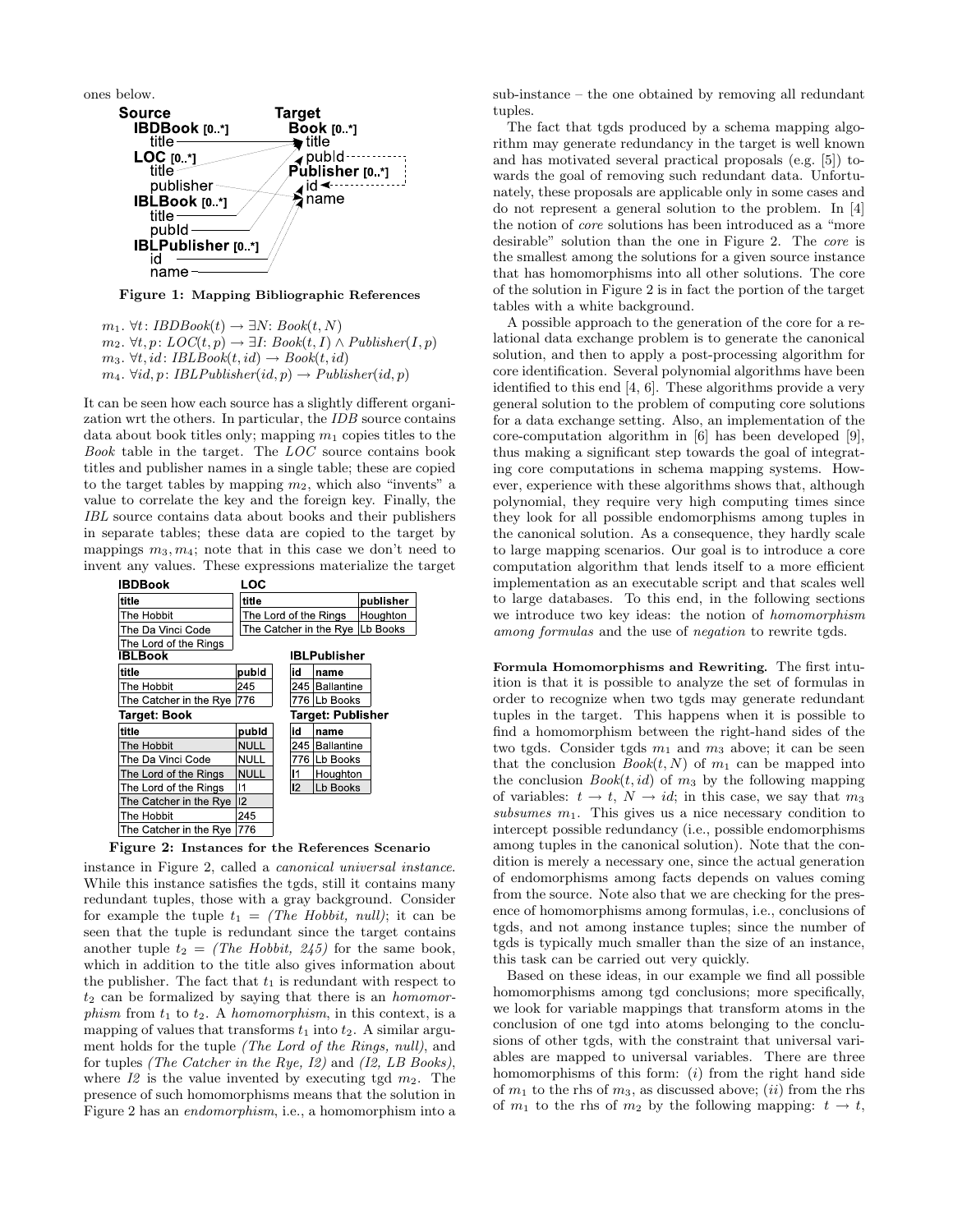$N \rightarrow I$ , i.e., also  $m_2$  subsumes  $m_1$ ; (*iii*) from the rhs of  $m_2$ to the union of the conclusions of  $m_3$ ,  $m_4$ , by the following mapping:  $t \to t$ ,  $I \to id$ ,  $p \to p$ ; in this case we say that  $m_3, m_4$  cover  $m_2$ .

A second important intuition is that, whenever we identify two tgds  $m, m'$  such that m subsumes  $m'$ , we may prevent the generation of redundant tuples in the target instance by executing them according to the following strategy: (a) generate target tuples for  $m$ , the "more informative" mapping; (b) for  $m'$ , generate only those tuples that actually add some new content to the target. In our example, we rewrite the original tgds as follows (universally quantified variables are omitted):

 $m_3$ . IBLBook $(t, id) \rightarrow Book(t, id)$  $m_4$ . IBLPublisher(id, p)  $\rightarrow$  Publisher(id, p)  $m_2'$ . LOC $(t, p) \wedge \neg (IBLBook(t, id) \wedge IBLPublisher(id, p))$  $\rightarrow \exists I: Book(t, I) \wedge Publisher(I, p)$  $m'_1$ . IBDBook(t) ∧ ¬(IBLBook(t, id)) ∧ ¬(LOC(t, p))  $\rightarrow \exists N: Book(t, N)$ 

Once we have rewritten the original tgds in this form, we can easily generate an executable transformation under the form of relational algebra expressions. Here, negations become difference operators. The algebraic expressions can be easily implemented in an executable script, say in SQL or XQuery, to be run in any database engine. As a consequence, there is a noticeable gain in efficiency with respect to the algorithms for core computation proposed in  $[4, 6, 9]$ .

Expressive Power*.* It can be seen that the rewriting algorithm can be applied to any set of tgds, not necessarily generated by the mapping system. To do this, one of our goals was to extend the expressive power of the mapping system with respect to previous ones.

Suppose we are given the following set of pre-defined tgds that refer to a variant of the self-join example in STBenchmark [1]. The target schema contains a single relation Gene with attributes name, type and protein, which holds together primary genes and secondary genes, called "synonyms". A primary gene and its synonyms share the same protein. In the source, we have genes organized in separate tables PrimaryGene and Synonym, connected through a key-foreign key constraint. In addition, we have a Protein table, from which we want to copy only tuples about genes coming from the EMBL database. A key feature of this example is the self-join of table Gene in the target on the protein attribute.

- $m_1$ . Protein $(p, g, 'EBML') \rightarrow Gene(g, p, 'primary')$
- $m_2$ . PrimaryGene(i, n, p)  $\rightarrow$  Gene(n, p, 'primary')
- $m_3$ . Synonym $(n,i) \wedge \overrightarrow{PrimaryGene(i,n',p)}$ 
	- $\rightarrow \overset{\sim}{Gene}(n, p, 'synonym'), \overset{\sim}{Gene}(n', p, 'primary')$

Our goal is to generate a mapping scenario for these tgds, and then rewrite them in order to generate core solutions. In this case, +Spicy proposes to the user the scenario in Figure 3. To handle arbitrary tgds of this form, we had to enrich the set of primitives that can be used to specify a mapping scenario. We extend these inputs in several ways:  $(i)$  we introduce the possibility of duplicating sets in the source and in the target; to handle tgd  $m_3$  above, we duplicate the Gene table in the target; each duplication of a set



R corresponds to adding to the data source a new set named  $R^k$ , for some k, that is an exact copy of R; (ii) we give users full control over joins in the two data sources, in addition to those corresponding to foreign key constraints; using this feature, users can specify arbitrary join paths, like the selfjoin on the *protein* attribute in  $m_3$ ; (*iii*) finally, we allow users to express selection conditions on sets, like *source*  $=$ 'EMBL' on the protein table in  $m_1$ .

This richer set of primitives poses some challenges with respect to the rewriting algorithm. In fact, duplications in the target correspond to different ways of contributing tuples to the same set. This makes the search for homomorphisms more delicate, since there exist tgds that write more than one tuple at a time in the same target table, and therefore redundancy can be generated not only across different tgds, but also by firing a single tgd. Our solution to this problem is to adopt a two-step process. First, we rewrite tgds that populate the target with duplications. Then, we construct a second exchange, in order to merge the content of all duplications. We apply the rewriting to this exchange as well in order to remove redundant tuples. The process is sketched in Figure 4. Complex scenarios with self-joins will





### **3. SYSTEM DESCRIPTION**

The +Spicy system is an evolution of the original Spicy system [3]. It has been developed in Java using the NetBeans Platform as a basis for the graphical user interface. A snapshot is shown in Figure 5. The system architecture is shown in Figure 6. The system supports various usage scenarios,



Figure 5: A snapshot of the system

<sup>&</sup>lt;sup>1</sup>We have recently learned that a similar approach has been independently undertaken in [10].